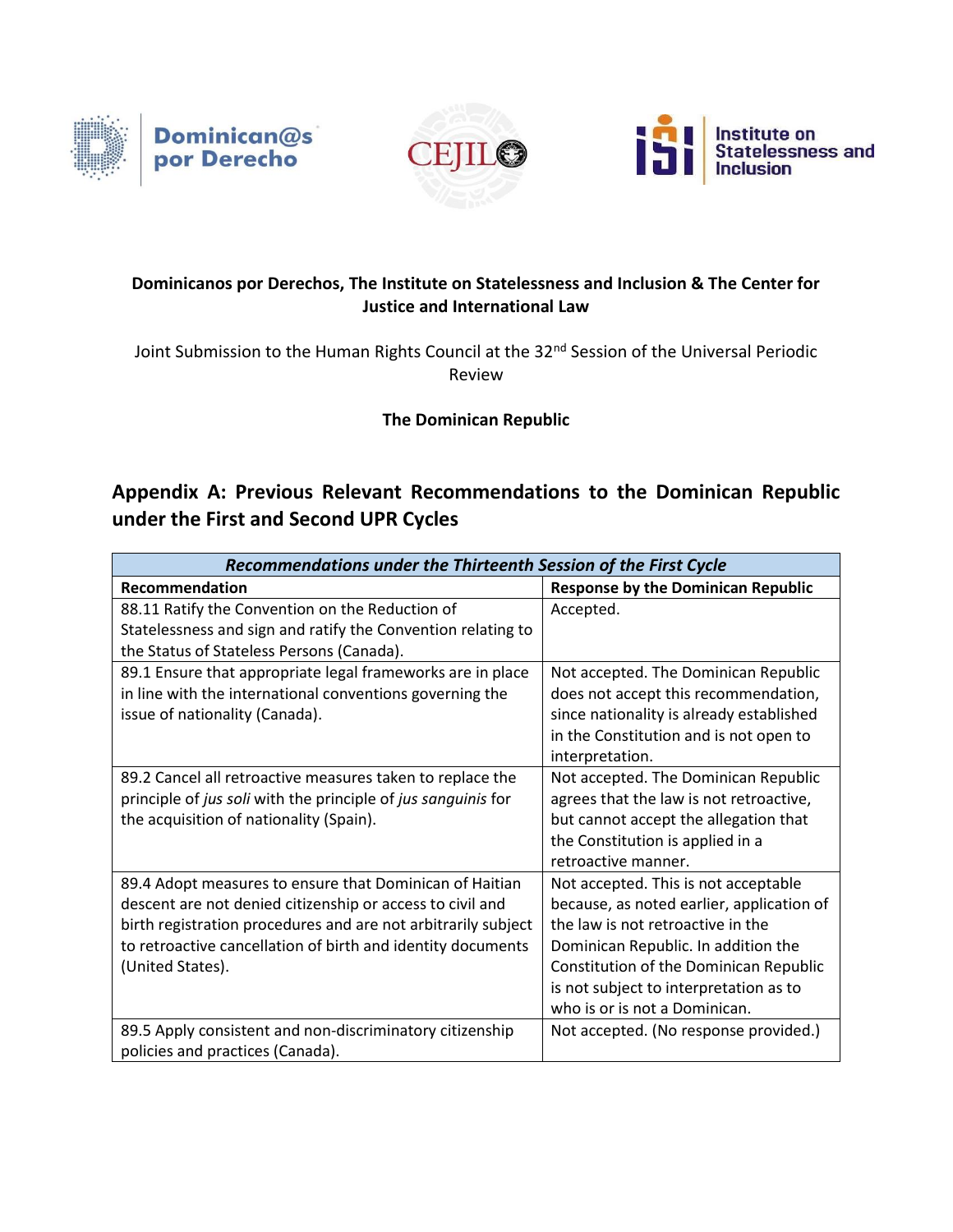| Recommendations from the Twenty-Sixth Session of the Second Cycle |                                           |  |
|-------------------------------------------------------------------|-------------------------------------------|--|
| Recommendation                                                    | <b>Response by the Dominican Republic</b> |  |
| 98.15 Consider ratifying the conventions on stateless             | Noted (taken under advisement).           |  |
| persons (Nicaragua).                                              |                                           |  |
| 98.16 Consider acceding to the Convention relating to the         | Noted (taken under advisement).           |  |
| Status of Stateless Persons and the Convention on the             |                                           |  |
| Reduction of Statelessness (Uruguay).                             |                                           |  |
| 98.17 Accede, as early as possible, to the Convention             | Noted (taken under advisement).           |  |
| relating to the Status of Stateless Persons and the               |                                           |  |
| Convention on the Reduction of Statelessness (Brazil).            |                                           |  |
| 98.18 Take urgent steps to ensure full respect for the right      | Noted (taken under advisement).           |  |
| to a nationality, and ratify the August 1961 Convention on        |                                           |  |
| the Reduction of Statelessness, which it signed in                |                                           |  |
| December 1961 (Ireland).                                          |                                           |  |
| 98.76 Take all necessary measures to provide effective            | Accepted.                                 |  |
| birth registration (Belgium).                                     |                                           |  |
| 98.109 Introduce effective measures to prevent                    | Accepted.                                 |  |
| discriminatory practices linked to the process of granting        |                                           |  |
| citizenship and civil status registration (Norway).               |                                           |  |
| 98.110 Undertake all necessary measures to immediately            | Noted (not supported).                    |  |
| recognize citizenship to those who had it at the time of          |                                           |  |
| their birth (Slovenia).                                           |                                           |  |
| 98.111 Apply promptly and in a non-discriminatory manner          | Noted (not supported).                    |  |
| the Plan for the Regularization of Foreigners and consider,       |                                           |  |
| for these effects, the recommendations of the Inter-              |                                           |  |
| American Commission on Human Rights following its visit           |                                           |  |
| to the country on December 6, 2013, stating that the              |                                           |  |
| process, as a whole, be made in accordance with its               |                                           |  |
| international human rights obligations (Spain).                   |                                           |  |
| 98.112 Respect every person's right to nationality in             | Noted (not supported).                    |  |
| accordance with the recommendations of the Inter-                 |                                           |  |
| American Commission on Human Rights and the judgment              |                                           |  |
| of the Inter-American Court on Human Rights (Mexico).             |                                           |  |
| 98.113 Maximize its efforts to resolve the cases of               | Noted (not supported).                    |  |
| statelessness, in coordination with UNHCR and with the            |                                           |  |
| support, among others, of the United Nations and Inter-           |                                           |  |
| American multilateral systems, strengthening a national           |                                           |  |
| civil registration system, so as to ensure that all the           |                                           |  |
| inhabitants of the Dominican Republic enjoy their rights          |                                           |  |
| (Uruguay).                                                        |                                           |  |
| 98.114 Strengthen measures to guarantee the right to a            | Noted (taken under advisement).           |  |
| nationality and include necessary safeguards to prevent           |                                           |  |
| statelessness of those born in the territory of the               |                                           |  |
| Dominican Republic (Argentina).                                   |                                           |  |
| 98.115 Ensure that international standards on nationality         | Noted (taken under advisement).           |  |
| and statelessness continue to be fully applied in the             |                                           |  |
| country to all individuals without discrimination (Italy).        |                                           |  |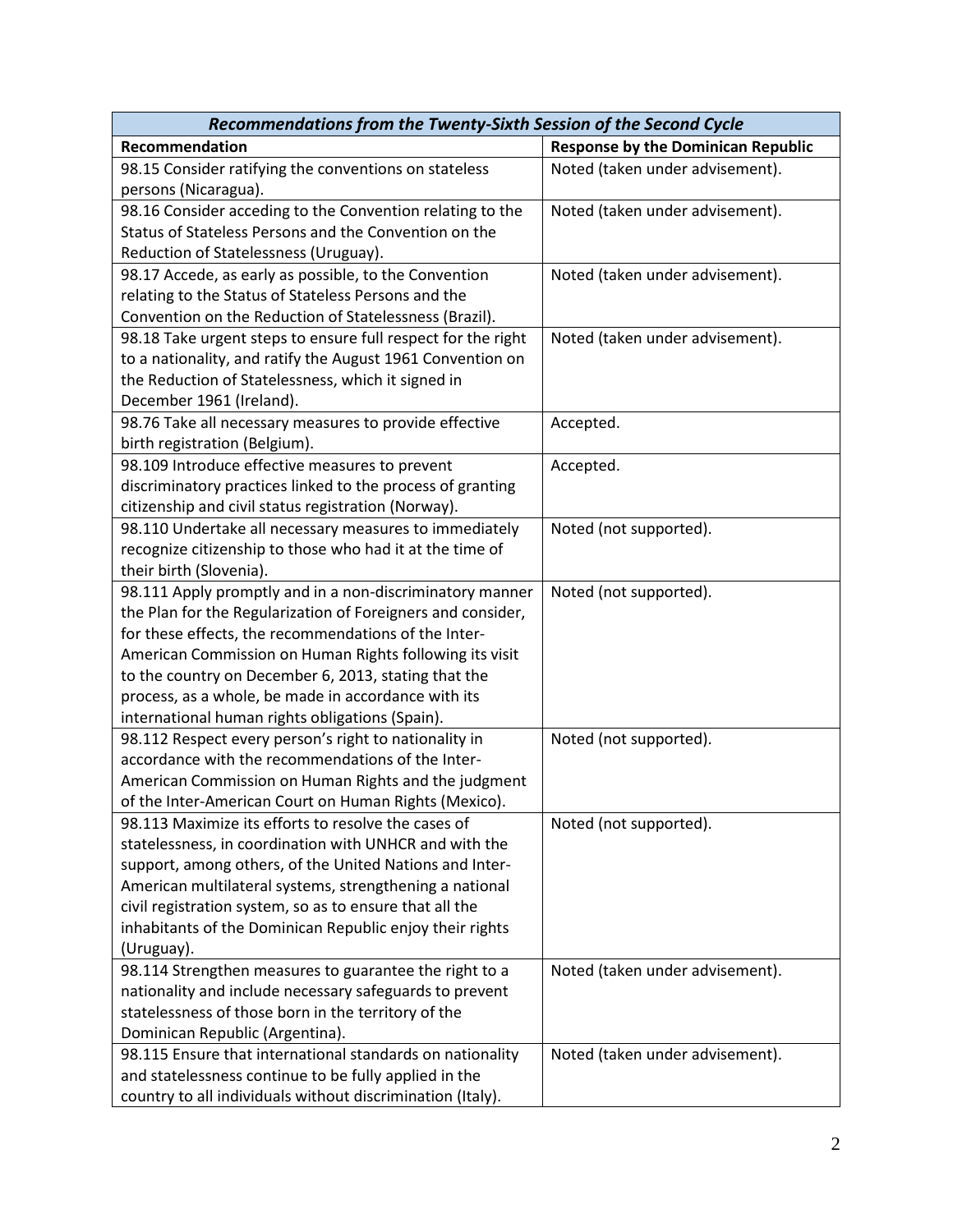| 98.116 Seek the technical advice of the United Nations                                                  | Noted (not supported).          |
|---------------------------------------------------------------------------------------------------------|---------------------------------|
| High Commissioner for Refugees to identify, prevent and                                                 |                                 |
| reduce statelessness, protect stateless persons and                                                     |                                 |
| address the statelessness situation (Brazil).                                                           |                                 |
| 98.117 Ensure that its treatment of all affected persons is                                             | Noted (not supported).          |
| in line with its international human rights obligations and                                             |                                 |
| that it seek the technical advice of the United Nations High                                            |                                 |
| Commissioner for Refugees to identify, prevent and reduce                                               |                                 |
| statelessness (Germany).                                                                                |                                 |
| 98.118 Adopt measures to ensure that Dominicans of                                                      | Noted (not supported).          |
| foreign descent keep their Dominican nationality, avoiding                                              |                                 |
| possible cases of statelessness (Chile).                                                                |                                 |
| 98.119 The Naturalization law include all persons of                                                    | Noted (taken under advisement). |
| foreign descent proving birth in the Dominican Republic                                                 |                                 |
| before 2010, whether registered or not, be given state                                                  |                                 |
| identity documents (Australia).                                                                         |                                 |
| 98.122 Effectively follow up the guidelines adopted by the                                              | Accepted.                       |
| Dominican Republic and Haiti Joint Commission on                                                        |                                 |
| concrete measures to safeguard the fundamental rights of                                                |                                 |
| people of Haitian origin (Brazil).                                                                      |                                 |
| 98.125 Take steps to ensure protection of the fundamental                                               | Noted (not supported).          |
| rights of all individuals born in the Dominican Republic,                                               |                                 |
| including the offspring of undocumented foreigners who                                                  |                                 |
| may be at risk of becoming stateless as a consequence of                                                |                                 |
| Constitutional Tribunal ruling 168/13 (Canada).                                                         |                                 |
| 98.126 Seek the technical advice of the United Nations                                                  | Noted (taken under advisement). |
| High Commissioner for Refugees to identify and prevent                                                  |                                 |
| statelessness, and protect stateless persons, to address the                                            |                                 |
| challenges created by the ruling of the Constitutional Court                                            |                                 |
| (Norway).                                                                                               |                                 |
| 98.127 Give a special attention to children affected by the                                             | Noted (taken under advisement). |
| Constitutional Court ruling ensuring the provision of their                                             |                                 |
| basic rights, such as education, health and protection                                                  |                                 |
| (Portugal).                                                                                             |                                 |
| 98.128 Avoid the retroactive application of the norms that                                              | Noted (not supported).          |
| could result from the execution of the Constitutional                                                   |                                 |
| Court's judgment 168/13 and generate situations of                                                      |                                 |
| statelessness for citizens holding the Dominican citizenship                                            |                                 |
| (Spain).                                                                                                |                                 |
| 98.129 Take all possible measures to improve the situation                                              | Noted (not supported).          |
| of the persons whose rights have been adversely affected                                                |                                 |
| by the decision of the Constitutional Court of 23                                                       |                                 |
|                                                                                                         |                                 |
| September 2013, and to ensure compliance with its<br>obligations under international law (Switzerland). |                                 |
|                                                                                                         |                                 |
| 98.130 Take the necessary political, legislative, judicial and                                          | Noted (not supported).          |
| administrative steps to redress most urgently the                                                       |                                 |